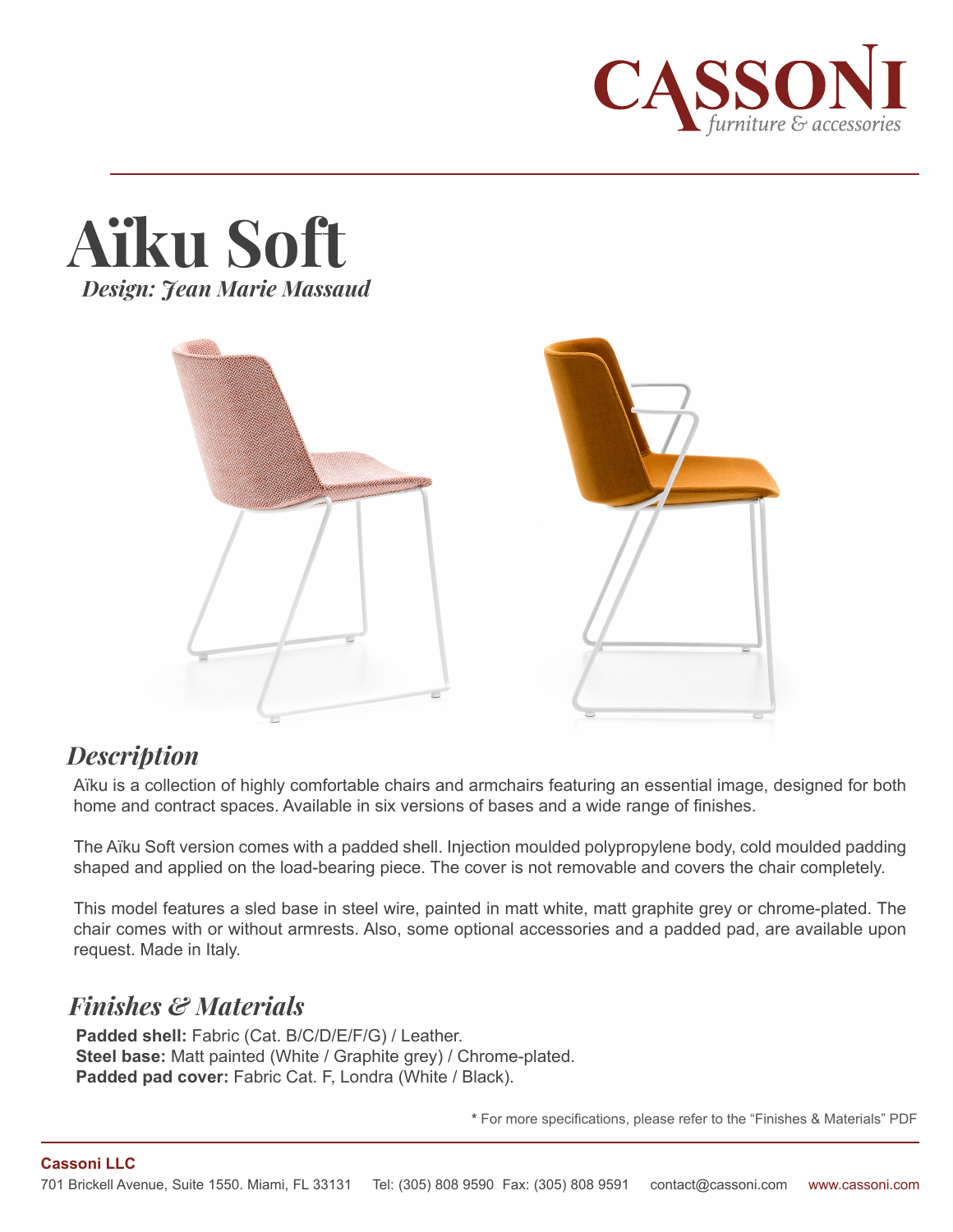

**Stackability max. 4 pcs.**

## **Aïku Soft**

# *Dimensions*



## *Optionals*

#### **Padded Pad**

Thermoformed cushion 5/8" thick, with BS flame-retardant polyurethane padding and combined with welded fabric; non-slip PES-PU coat underneath. This technical manufacturing detail enhances both graphics and padding with a 3D effect, ensuring quality and a long lasting product. Considering the special features, the cover is not removable. Available with Londra fabric cover in the colors white or black.



**Cassoni LLC**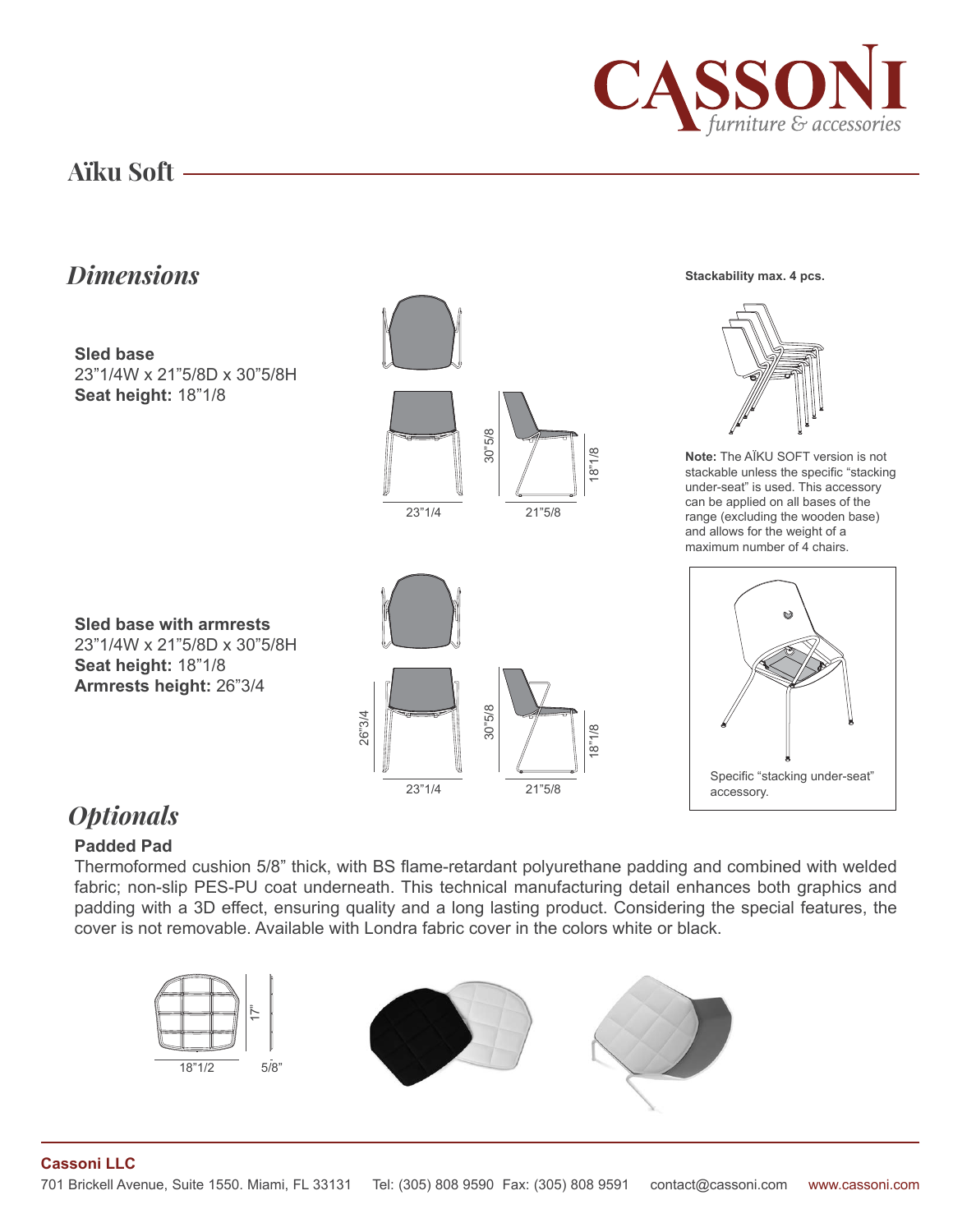

## **Aïku Soft**

# *Optionals (cont.)*

#### **Trolley**

Aluminum grey epoxy painted steel frame, with pirouetting castors matching the frame; maximum capacity 15 pieces.





#### **Place marker for sled base**

Dedicated numbering system with magnet hook, in stiff PA6 plastic, in the colors white and black.





#### **Cassoni LLC**